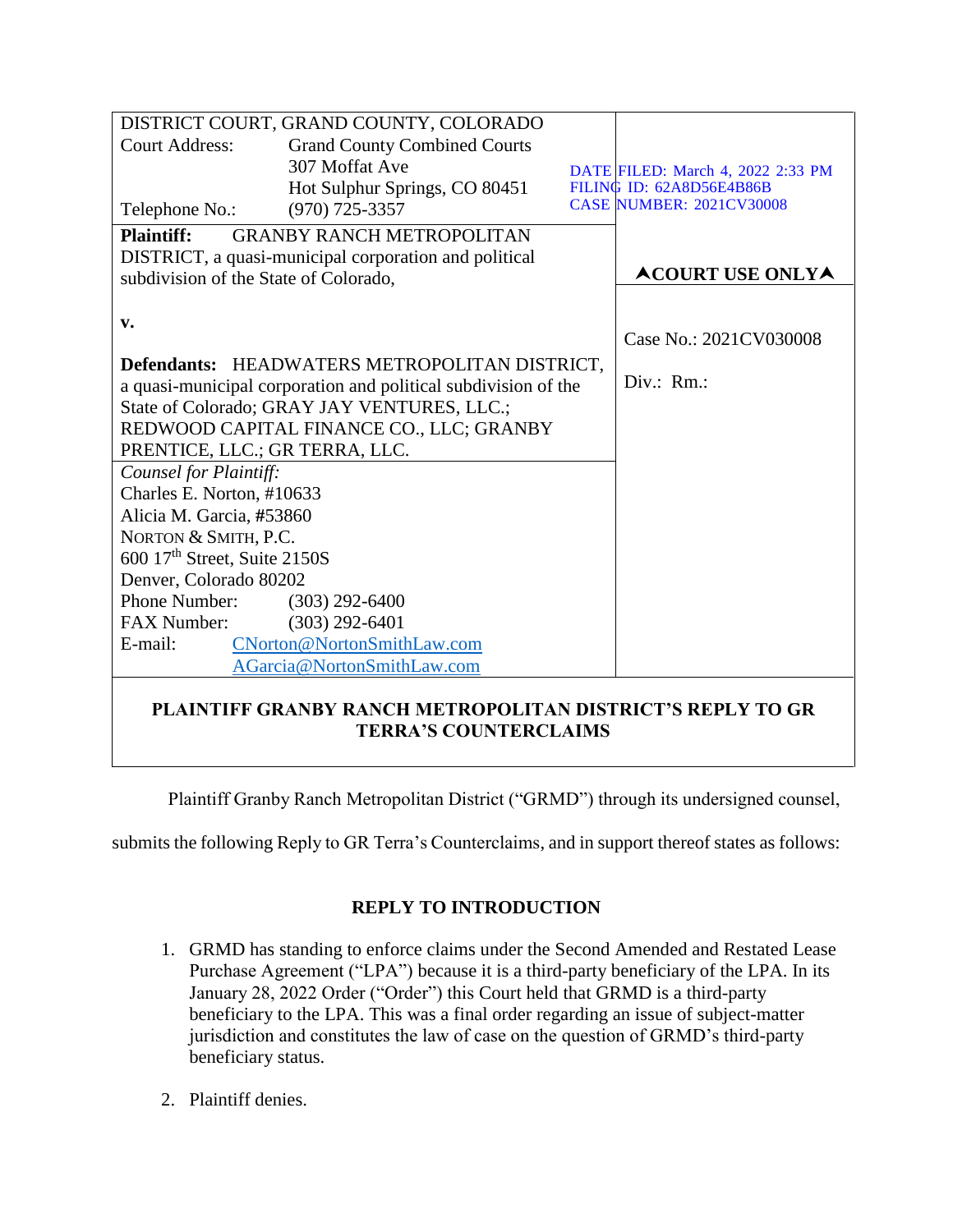- 3. Plaintiff denies. The LPA is a covenant running with the land that is not extinguished through foreclosure. In the Order, this court found that the Plaintiff properly stated a claim that the LPA is a covenant running with the land because the Leased Premises touch and concern the land. The intention of the parties, Headwaters and GRMD, to make the LPA a covenant running with the land is expressly stated in the agreement.
- 4. Plaintiff denies. Further, while GR Terra asserts that the lawsuit is "unfounded and malicious" it fails to state a claim for slander of title or any basis for a claim for attorneys' fees and costs.

#### **REPLY TO PARTIES, VENUE, AND JURISDICTION**

- 5. Plaintiff admits.
- 6. Plaintiff admits.
- 7. Plaintiff admits.
- 8. Plaintiff admits.
- 9. Plaintiff admits.

# **REPLY TO GENERAL ALLEGATIONS**

- 10. Plaintiff admits the allegations in paragraph 10, with the exception of whether SolVista Corp. had transferred "all" of the property it then owned and included within the Service Areas of the Service Plans to Granby Realty Holdings, LLC ("GRH"). Plaintiff is without sufficient knowledge or information to form a belief as to whether "all" of the property was transferred and hence that allegation is denied. Plaintiff admits that the areas comprising the golf course and ski resort were transferred to GRH and that those areas were within the Service Areas of the Service Plans.
- 11. Plaintiff admits.
- 12. Plaintiff admits.
- 13. Plaintiff admits.
- 14. The allegations of paragraph 14 are characterizations of the referenced Headwaters and GRMD Service Plans. Those document speak for themselves, and Plaintiff denies any characterization of the Service Plans inconsistent with the terms thereof.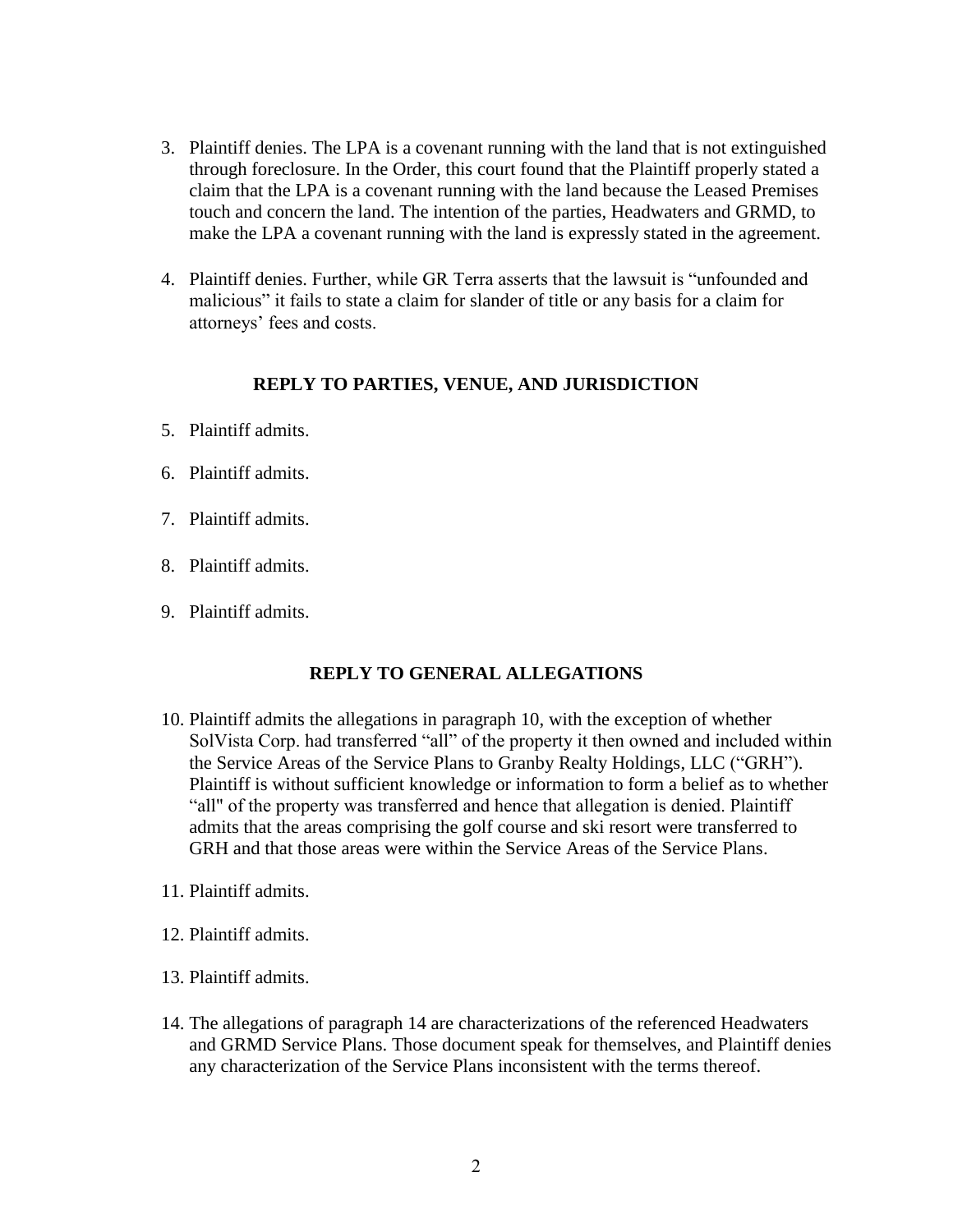- 15. The allegations of paragraph 15 contain accurately quoted but partial provisions and characterizations of the referenced Headwaters and GRMD Service Plans. Those documents speak for themselves, and Plaintiff denies any characterization of the Service Plans inconsistent with the terms thereof. Upon information and belief, Plaintiff admits that Headwaters has not been consolidated or dissolved.
- 16. Plaintiff is without sufficient knowledge or information to form a belief as to the truth of the averments in paragraph 16 and accordingly the same are denied in full.
- 17. The allegations of paragraph 17 are characterizations of the referenced Headwaters and GRMD Service Plans. Those documents speak for themselves, and Plaintiff denies any characterization of the Service Plans inconsistent with the terms thereof.
- 18. The allegations of paragraph 18 are characterizations of the referenced Headwaters and GRMD Service Plans. Those documents speak for themselves, and Plaintiff denies any characterization of the Service Plans inconsistent with the terms thereof.
- 19. The allegations of paragraph 19 are characterizations of the referenced Headwaters and GRMD Service Plans. Those documents speak for themselves, and Plaintiff denies any characterization of the Service Plans inconsistent with the terms thereof.
- 20. The allegations of paragraph 20 are characterizations of the referenced 2006 Master IGA. That document speaks for itself, and Plaintiff denies any characterization of the 2006 Master IGA inconsistent with the terms thereof.
- 21. The allegations of paragraph 21 are characterizations of the referenced 2006 Master IGA. That document speaks for itself, and Plaintiff denies any characterization of the 2006 Master IGA inconsistent with the terms thereof.
- 22. Plaintiff admits that Granby Ranch Metropolitan Districts Nos. 2-8 are separate legal entities from GRMD. The balance of the allegations in paragraph 22 are denied.
- 23. Plaintiff admits that the parties entered into the Master IGA on or about September 17, 2008. The allegations of paragraph 23 are characterizations of the referenced 2008 Master IGA. That document speaks for itself, and Plaintiff denies any characterization of the 2008 Master IGA inconsistent with the terms thereof.
- 24. The allegations of paragraph 24 are characterizations of the referenced 2006 and 2008 Master IGA. That document speaks for itself, and Plaintiff denies any characterization of the 2006 and 2008 Master IGA inconsistent with the terms thereof.

# **REPLY TO ALLEGATIONS REGARDING THE AMENITY FEE AGREEMENT AND RESOLTION**

25. The allegations of paragraph 25 are characterizations of the referenced Joint Resolution to Establish an Amenity Fee ("Joint Resolution"). That document speaks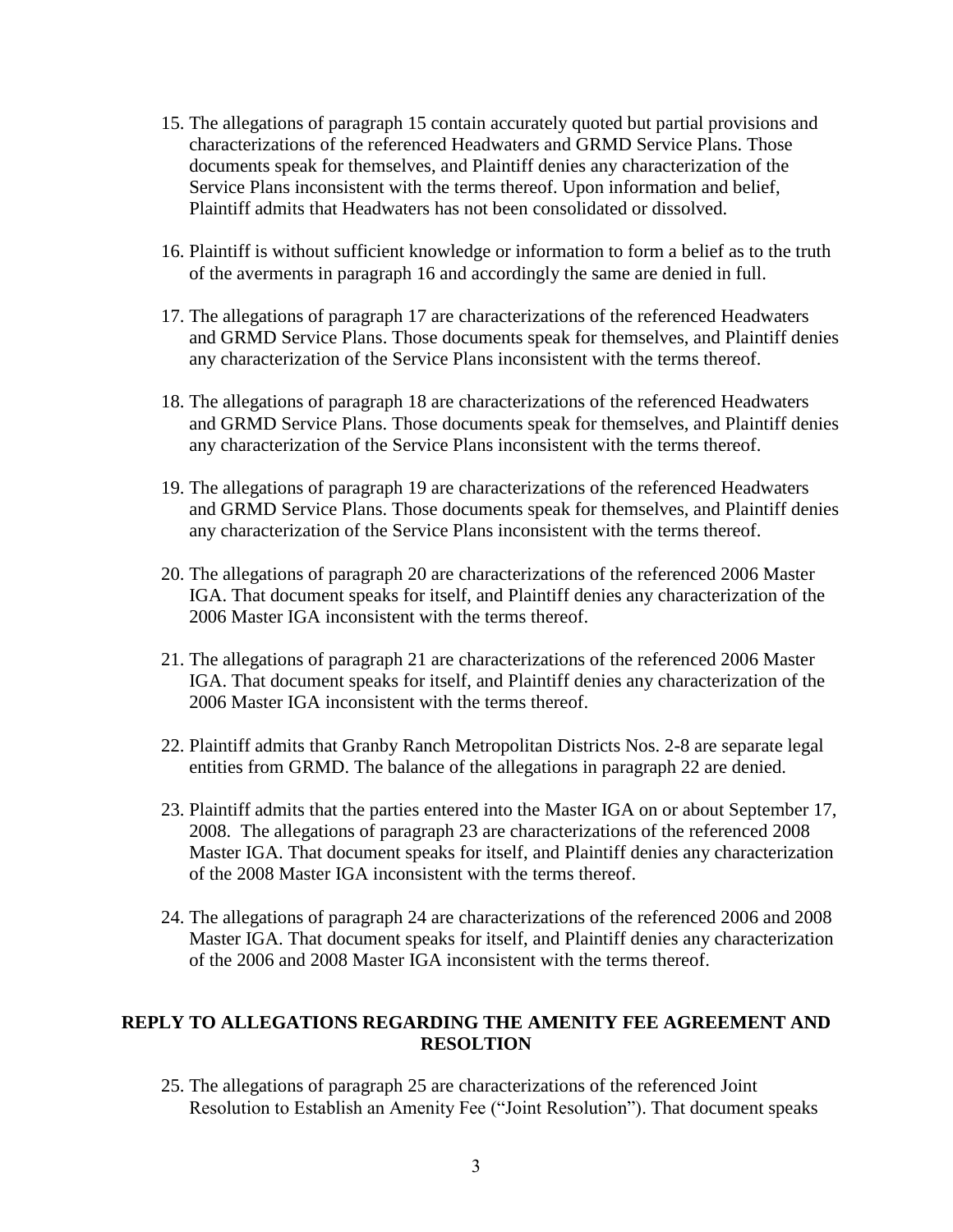for itself, and Plaintiff denies any characterization of the Joint Resolution inconsistent with the terms thereof. Paragraph 25 also contains an incomplete paraphrase of Section 6 of the 2005 Amenity Fee Resolution, which provides that "Until such time as the purchase price for the Amenities to be purchased by Headwaters pursuant to the Lease Purchase Agreement between the Developer and Headwaters has been paid in full (and all debt used to finance or refinance such debt has been paid in full)," the revenues generated by the Amenities Fee would be used solely for the purpose of financing the acquisition, leasing, construction, and replacement of Amenities, including the issuance of bonds.

- 26. The allegations of paragraph 26 are characterizations of the referenced Joint Resolution. That document speaks for itself, and Plaintiff denies any characterization of the Joint Resolution inconsistent with the terms thereof.
- 27. Plaintiff denies. Exhibit B is not an Amenity Fee Agreement, but rather a Capital Facilities Fee Agreement, dated June 1, 2005. The Amenity Fee and the Capital Facilities Fee are two different impositions and used for different purposes.
- 28. Plaintiff denies.
- 29. Plaintiff denies.
- 30. Plaintiff denies. Recital C of Exhibit B attached to the Answer and Counterclaims does not contain the quoted language.
- 31. Plaintiff denies. Exhibit B does not contain the referenced language regarding thirdparty beneficiaries. GRMD admits that it is not a party to Exhibit B, although it denies the allegations to the extent that GRMD was not a third-party beneficiary.

## **REPLY TO ALLEGATIONS REGARDING THE GRANBY IGA**

- 32. Plaintiff admits.
- 33. Plaintiff admits.
- 34. Plaintiff admits that the quoted language appears in the Granby IGA. That language may only be interpreted in light of the entire Granby IGA and related documents.

## **REPLY TO ALLEGATIONS REGARDING THE EXLUSION AGREEMENT AND FIRST AMENDMENT TO 2006 MASTER IGA**

35. Plaintiff admits that GRH, GRMD, and Headwaters entered into the Exclusion Agreement on April 21, 2010. That document speaks for itself, and Plaintiff denies any characterization of the document inconsistent with the terms thereof.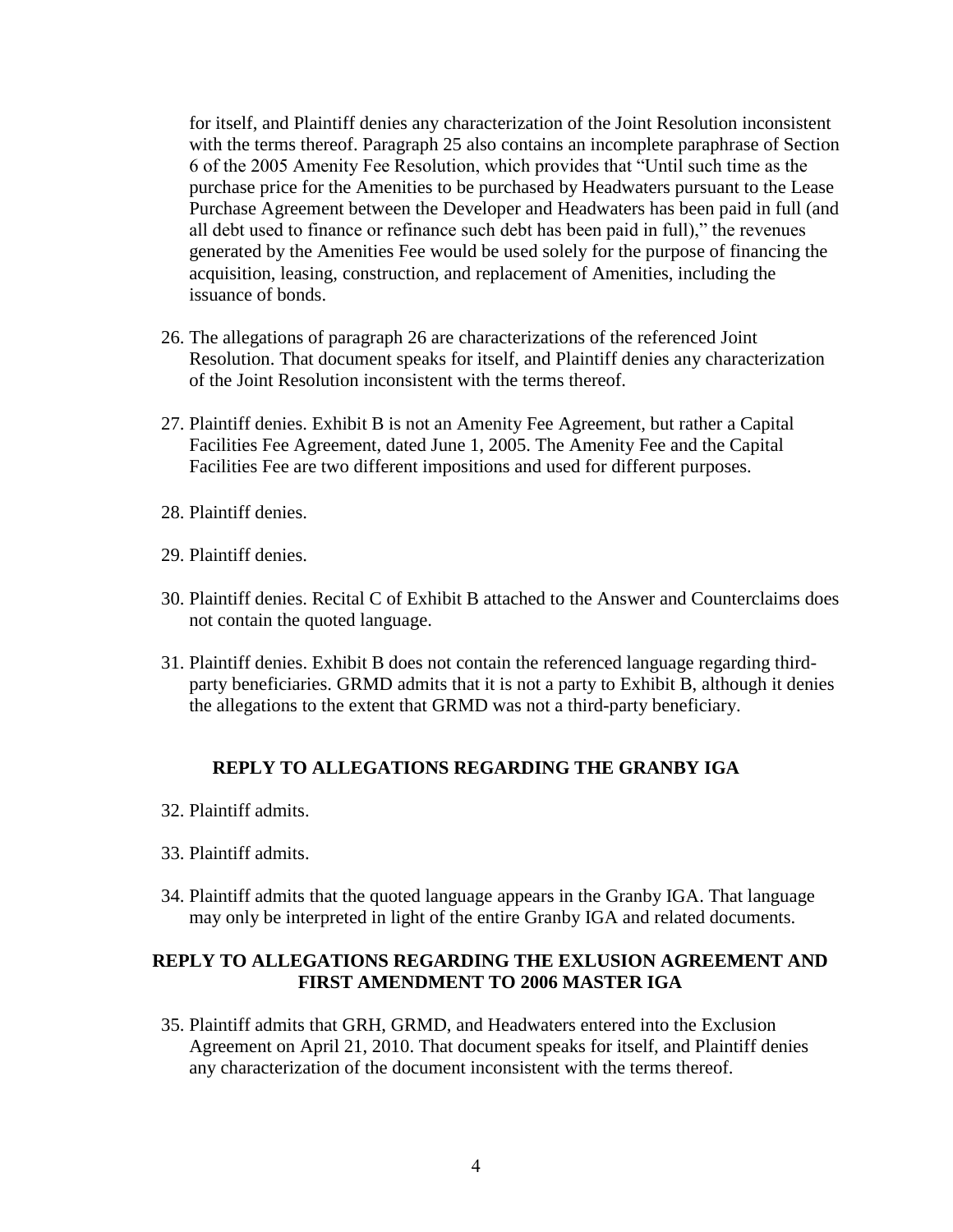- 36. The allegations of paragraph 36 are characterizations of the referenced Exclusion Agreement. That document speaks for itself, and Plaintiff denies any characterization of the document inconsistent with the terms thereof.
- 37. Plaintiff admits that section 3.2.1 is accurately quoted in paragraph 37. The Exclusion Agreement speaks for itself, and Plaintiff denies any characterization of the document inconsistent with the terms thereof.
- 38. The allegations of paragraph 38 are characterizations of the referenced Exclusion Agreement. That document speaks for itself, and Plaintiff denies any characterization of the Exclusion Agreement inconsistent with the terms thereof. Plaintiff also denies that the "repudiation" of the 2008 Master IGA is pertinent in any way to this Lawsuit.
- 39. Plaintiff admits that the Exclusion Agreement contains an appropriations clause. The allegations of paragraph 39 are characterizations of the referenced Exclusion Agreement. That document speaks for itself, and Plaintiff denies any characterization of the document inconsistent with the terms thereof. Plaintiff also affirmatively pleads that the appropriations clause in the Exclusion Agreement does not control the terms of the LPA at issue in this Lawsuit, which contains an appropriations clause that is materially different from the one in the Exclusion Agreement.
- 40. The allegations of paragraph 40 are characterizations of the referenced Exclusion Agreement. That document speaks for itself, and Plaintiff denies any characterization of the document inconsistent with the terms thereof. Plaintiff also is without knowledge or information sufficient to form a belief as to whether the events anticipated in paragraph 4.3.2 ever took place.
- 41. The allegations of paragraph 41 are characterizations of the referenced Exclusion Agreement. That document speaks for itself, and Plaintiff denies any characterization of the document inconsistent with the terms thereof. Plaintiff also affirmatively pleads that the quotation from section 9.6 of the Exclusion Agreement is incomplete and not a precise paraphrase.
- 42. Plaintiff admits that GRMD and Headwaters entered into the First Amendment of the 2006 Master IGA. The remaining allegations of paragraph 42 are characterizations of the referenced First Amendment of the 2006 Master IGA. That document speaks for itself, and Plaintiff denies any characterization of the document inconsistent with the terms thereof.

## **REPLY TO ALLEGATIONS REGARDING THE LEASE PURCHASE AGREEMENT**

43. Plaintiff admits that GRH and Headwaters entered into the LPA. The remaining allegations of paragraph 43 are characterizations of the referenced LPA. That document speaks for itself, and Plaintiff denies any characterization of the LPA inconsistent with the terms thereof. Plaintiff admits that it was not a stated party to the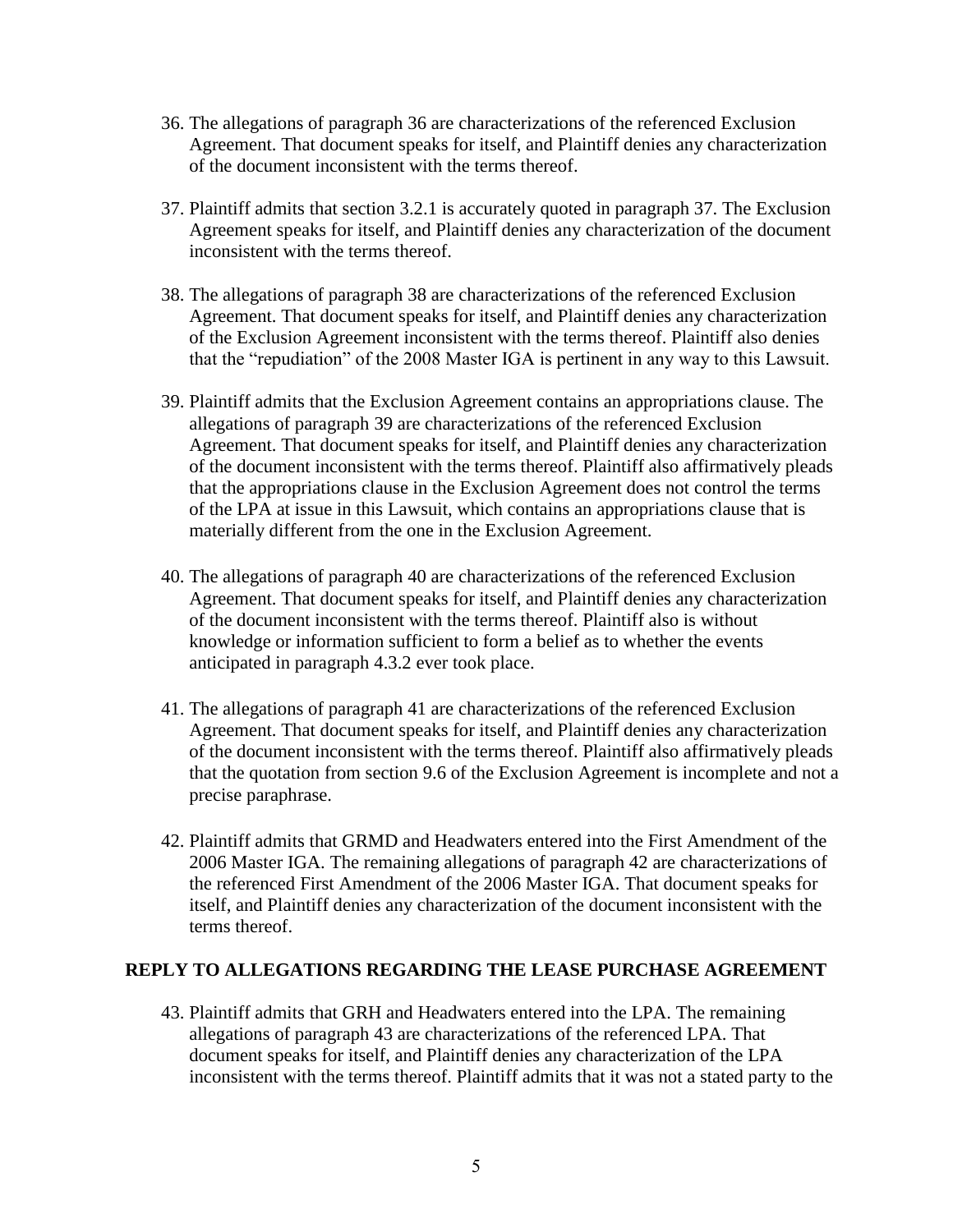LPA, although pursuant to this Court's order of January 28, 2022, it has been determined to be a third-party beneficiary of the LPA.

- 44. Plaintiff admits, although other recreational facilities and areas are also part of the Amenities.
- 45. Plaintiff admits that the initial term of the LPA was to be one year, which would automatically renew for an additional 49 one-year terms. Plaintiff denies that this renewal would take place "unless Headwaters stopped appropriating rent in its budget." Instead, the renewal would continue unless Headwaters elected to stop paying rent to the Landlord pursuant to the detailed procedures set forth in section 3.c of the LPA. Plaintiff denies the remainder of the allegations in paragraph 45.
- 46. Plaintiff admits.
- 47. Plaintiff denies. Pursuant to paragraph 3.a of the LPA, "Tenant shall pay as rent for the Original Term and all of the Renewal Terms of this Lease, upon receipt, an amount equal to all Amenity Fees Collected by Tenant (the "Rental Payments").
- 48. Plaintiff denies.
- 49. Plaintiff lacks sufficient knowledge or information to form a belief as to whether Headwaters retained any Amenity Fees to fund operation of the Amenities or other District expenses, and section 3.a of the LPA, cited by the Defendants, says nothing about this issue. Accordingly, the allegation is denied. The remaining allegations in paragraph 49 are specifically denied.
- 50. Plaintiff admits that Rental Payments made under the LPA were subject to the terms of the LPA. Plaintiff lacks sufficient knowledge or information to form a belief as to the remaining allegations of paragraph 50 and therefore denies same.
- 51. The allegations of paragraph 51 are characterizations of the referenced LPA. That document speaks for itself, and Plaintiff denies any characterization of the document inconsistent with the terms thereof. Plaintiff affirmatively pleads that none of the events giving rise to termination as set forth in section 2 of the LPA have taken place.
- 52. Plaintiff admits that the quoted language is an incomplete quote from section 10 of the LPA.
- 53. Plaintiff denies.
- 54. Plaintiff admits.
- 55. Plaintiff denies. The language regarding integration appears in section 28(e) of the LPA, not 28(c) as cited by Defendant.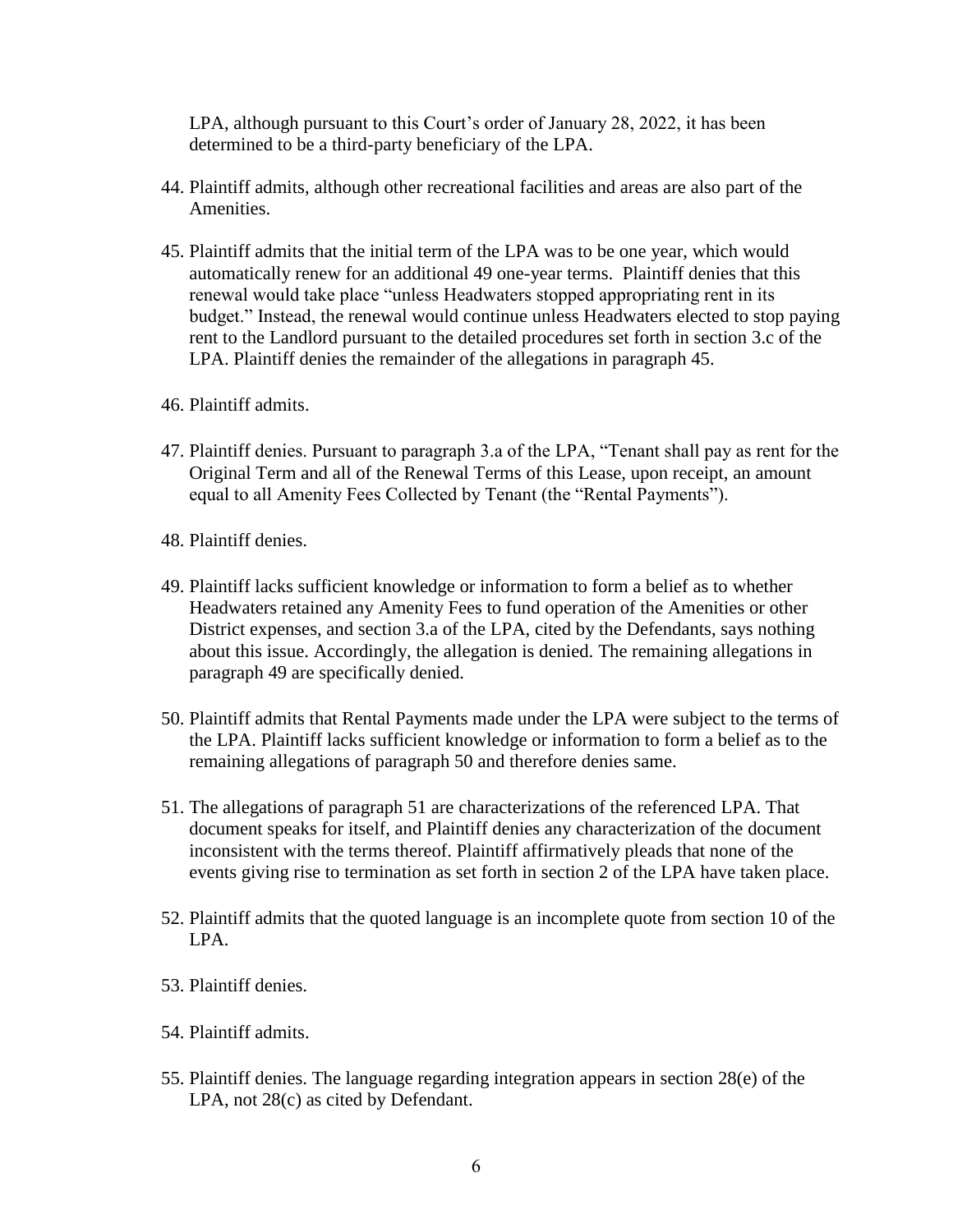- 56. The allegations of paragraph 56 are characterizations of the referenced LPA. That document speaks for itself, and Plaintiff denies any characterization of the LPA inconsistent with the terms thereof.
- 57. Plaintiff admits that the LPA was not recorded in the Grand County Real Estate Records until January 2020 and was recorded by the President of GRMD Board of Directors, Matt Girard. As President of GRMD, Mr. Girard has an official capacity with GRMD and has an interest in the Leased Premises as a taxpayer, resident, occupant, visitor, and invitee of Granby Ranch. Plaintiff denies the remaining allegations in paragraph 57.

# **REPLY TO ALLEGATIONS REGARDING THE NONDISTURBANCE AND ATTORNMENT AGREEMENT**

- 58. The allegations of paragraph 58 are characterizations of the referenced LPA. That document speaks for itself, and Plaintiff denies any characterization of the LPA inconsistent with the terms thereof.
- 59. Plaintiff lacks sufficient knowledge or information to form a belief as to the allegations of paragraph 59 and therefore denies same.
- 60. Plaintiff lacks sufficient knowledge or information to form a belief as to the allegations of paragraph 60 and therefore denies same.

# **REPLY TO ALLEGATIONS REGARDING THE 2013 FEE AGREEMENT**

- 61. Plaintiff admits that GRH and Headwaters entered into an Amended and Restated Amenity Fee Agreement. The remaining allegations of paragraph 61 are characterizations of the referenced Amenity Fee Agreement. That document speaks for itself, and Plaintiff denies any characterization of the Amenity Fee Agreement inconsistent with the terms thereof.
- 62. The allegations of paragraph 62 are characterizations of the referenced Amenity Fee Agreement. That document speaks for itself, and Plaintiff denies any characterization of the Amenity Fee Agreement inconsistent with the terms thereof.
- 63. Plaintiff admits that the 2013 Fee Resolution was adopted by Headwaters, GRMD, and GRMD Nos. 2 and 8. Plaintiff lacks sufficient knowledge or information to form a belief as to the remaining allegations of paragraph 63 and therefore denies the same.

# **REPLY TO ALLEGATIONS REGARDING THE AMENDMENT OF THE SERVICE PLANS AND TERMINATION OF THE MASTER IGA**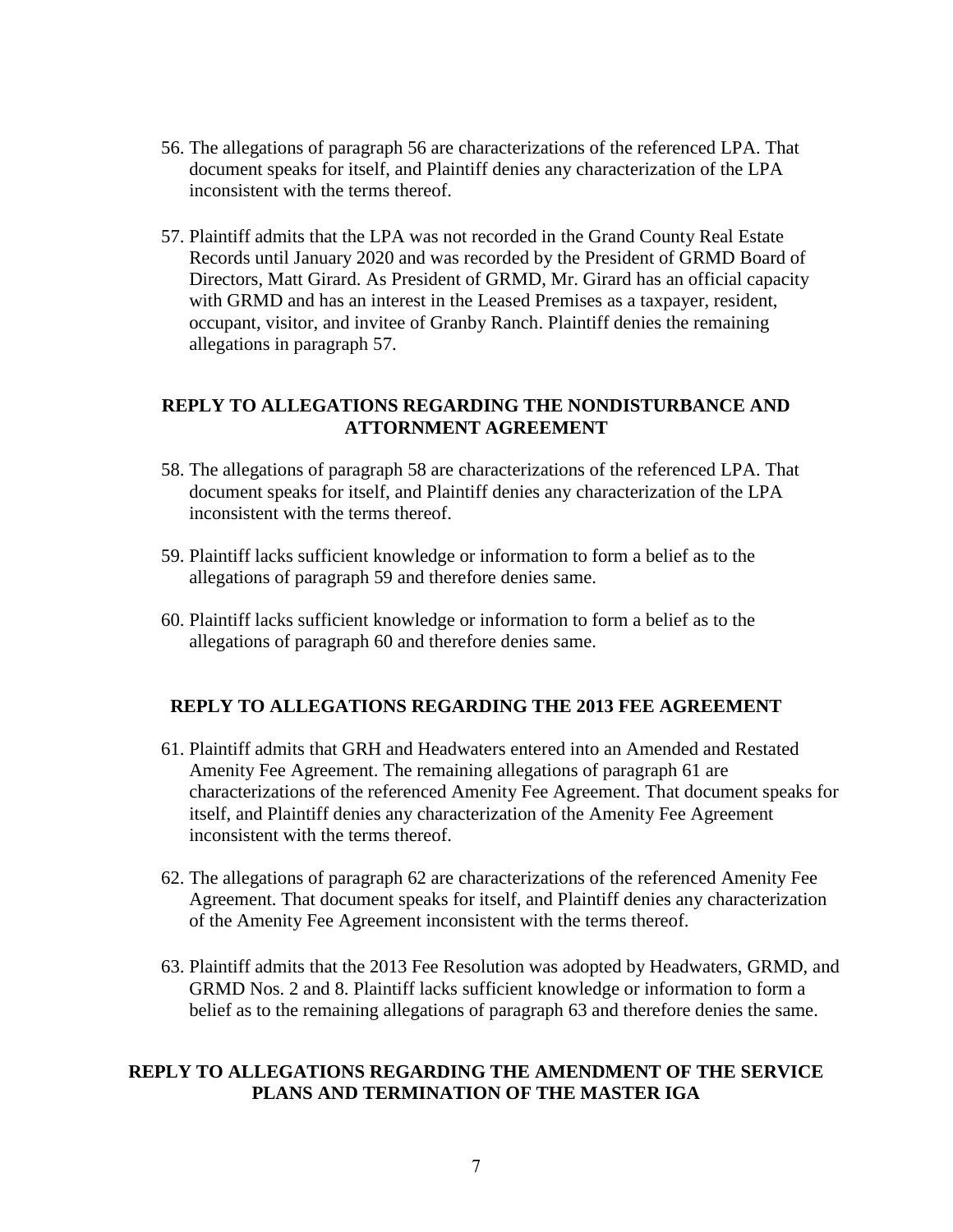- 64. Plaintiff admits that GRMD, Headwaters, GRMD No. 8 and GRH entered into a Letter Agreement on August 22, 2016. The remaining allegations of paragraph 64 are characterizations of the referenced Letter Agreement. That document speaks for itself, and Plaintiff denies any characterization of the Letter Agreement inconsistent with the terms thereof.
- 65. Plaintiff admits that a second amendment to the GRMD Service Plan was approved by the Town on October 11, 2016. The remaining allegations of paragraph 65 are characterizations of the referenced Service Plan amendment. That document speaks for itself, and Plaintiff denies any characterization of the Service Plan amendment inconsistent with the terms thereof.
- 66. Plaintiff admits that paragraph 66 sets forth a partial quotation from the 2016 Amendment. The referenced Service Plan amendment speaks for itself, and Plaintiff denies any characterization of the Service Plan amendment inconsistent with the terms thereof.
- 67. Plaintiff admits that amendment to the GRMD Service Plan was approved by the Town Board of Trustees on November 8, 2016. The remaining allegations in paragraph 67 are denied.
- 68. The allegations of paragraph 68 are characterizations of the referenced Service Plan amendment. That document speaks for itself, and Plaintiff denies any characterization of the Service Plan amendment inconsistent with the terms thereof, including the bolding of some of the quoted language by Defendant.
- 69. Plaintiff admits.
- 70. The allegations of paragraph 70 are characterizations of the referenced Master IGA Termination. That document speaks for itself, and Plaintiff denies any characterization of the Master IGA inconsistent with the terms thereof.
- 71. The allegations of paragraph 71 are characterizations of the referenced Master IGA Termination. That document speaks for itself, and Plaintiff denies any characterization of the Master IGA Termination inconsistent with the terms thereof. Plaintiff also pleads that the citation to the Master IGA Termination in paragraph 71 is incomplete; Defendant quotes from both Recitals G and H of the document.
- 72. The allegations of paragraph 72 are characterizations of the referenced Master IGA Termination. That document speaks for itself, and Plaintiff denies any characterization of the Master IGA Termination inconsistent with the terms thereof.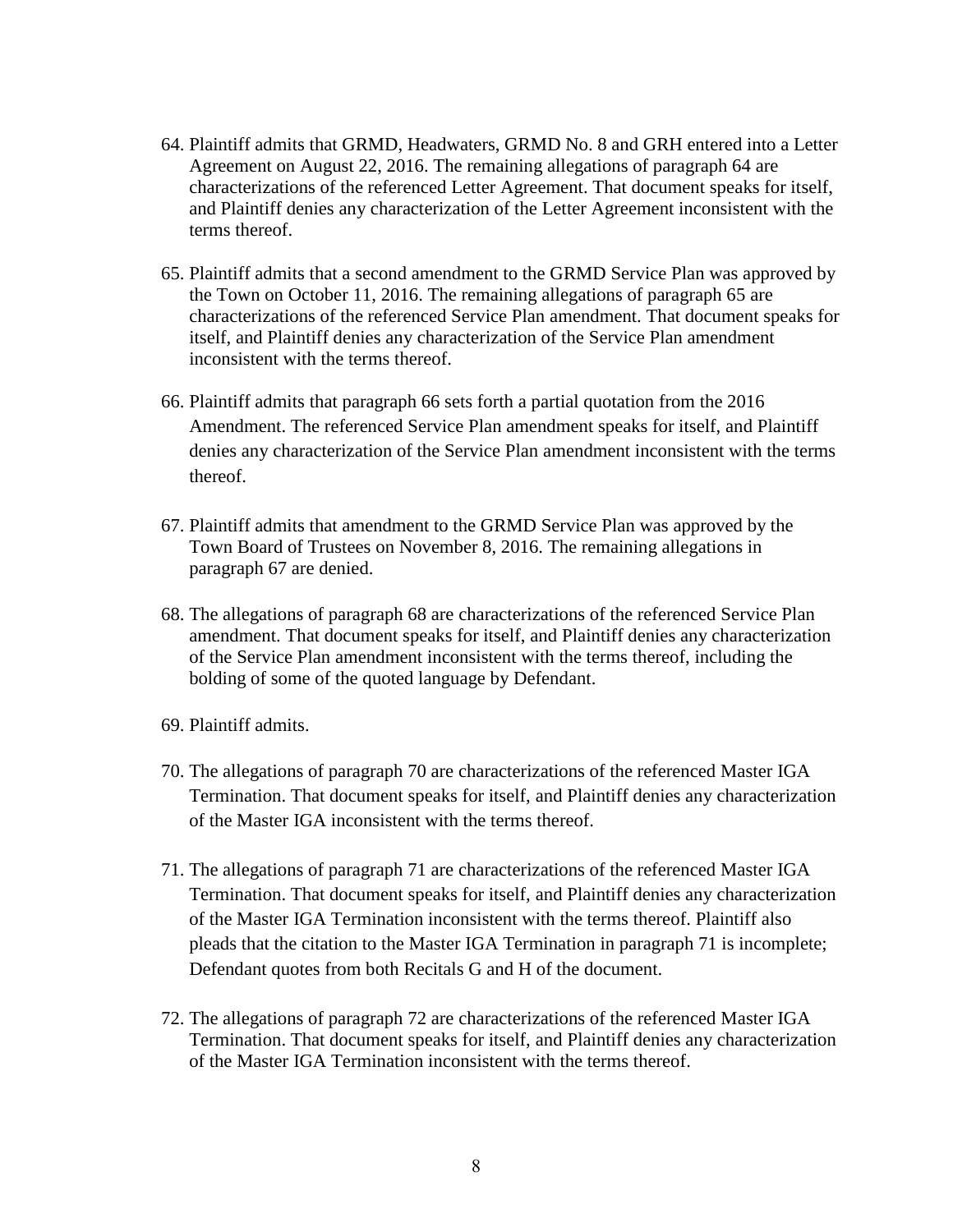# **REPLY TO ALLEGATIONS REGARDING THE SECOND GRANBY IGA**

- 73. Plaintiff admits.
- 74. Plaintiff admits.
- 75. The allegations of paragraph 75 are characterizations of the referenced Second Granby IGA. That document speaks for itself, and Plaintiff denies any characterization of the Second Granby IGA inconsistent with the terms thereof. Plaintiff is without knowledge or information sufficient to form a belief as to the truth of the averment that "No Exhibit A was attached to or included in the executed version of the Second Granby IGA" and accordingly that averment is denied.
- 76. Plaintiff admits that Defendant has accurately quoted paragraph 16 of the Second Granby IGA.
- 77. Plaintiff denies that the Second Granby IGA "acknowledges the potential authority of Headwaters, GRMD, and the Granby Metropolitan Districts Nos. 2-8 to acquire the Amenities." Instead, the Second Granby IGA expressly states that "In addition to the types of park and recreation services and facilities referenced or reflected in the Service Plans, including the exhibits thereto, the Districts (a defined term including Headwaters, GRMD, and the Granby Ranch Metropolitan Districts Nos. 2-8) will be authorized to acquire, construct, own, operation (sic) and maintain the ski area and lifts, ski lodge, golf courses and appurtenant clubhouses and maintenance facilities, fishing or 'river park' facilities and programs, and parks, trails, and open space for various recreational purposes as more fully described on Exhibit A, attached hereto and incorporated herein by reference, collectively called the 'Amenities.' The remaining allegations of paragraph 77 are characterizations of the referenced Second Granby IGA. That document speaks for itself, and Plaintiff denies any characterization of the Second Granby IGA inconsistent with the terms thereof.
- 78. The allegations of paragraph 78 are characterizations of the referenced Second Granby IGA. That document speaks for itself, and Plaintiff denies any characterization of the Second Granby IGA inconsistent with the terms thereof.
- 79. Plaintiff admits.
- 80. Plaintiff admits.

# **REPLY TO ALLEGATIONS REGARDING THE 2018 WAIVER AND RELEASE AGREEMENT**

- 81. Plaintiff admits.
- 82. Plaintiff admits.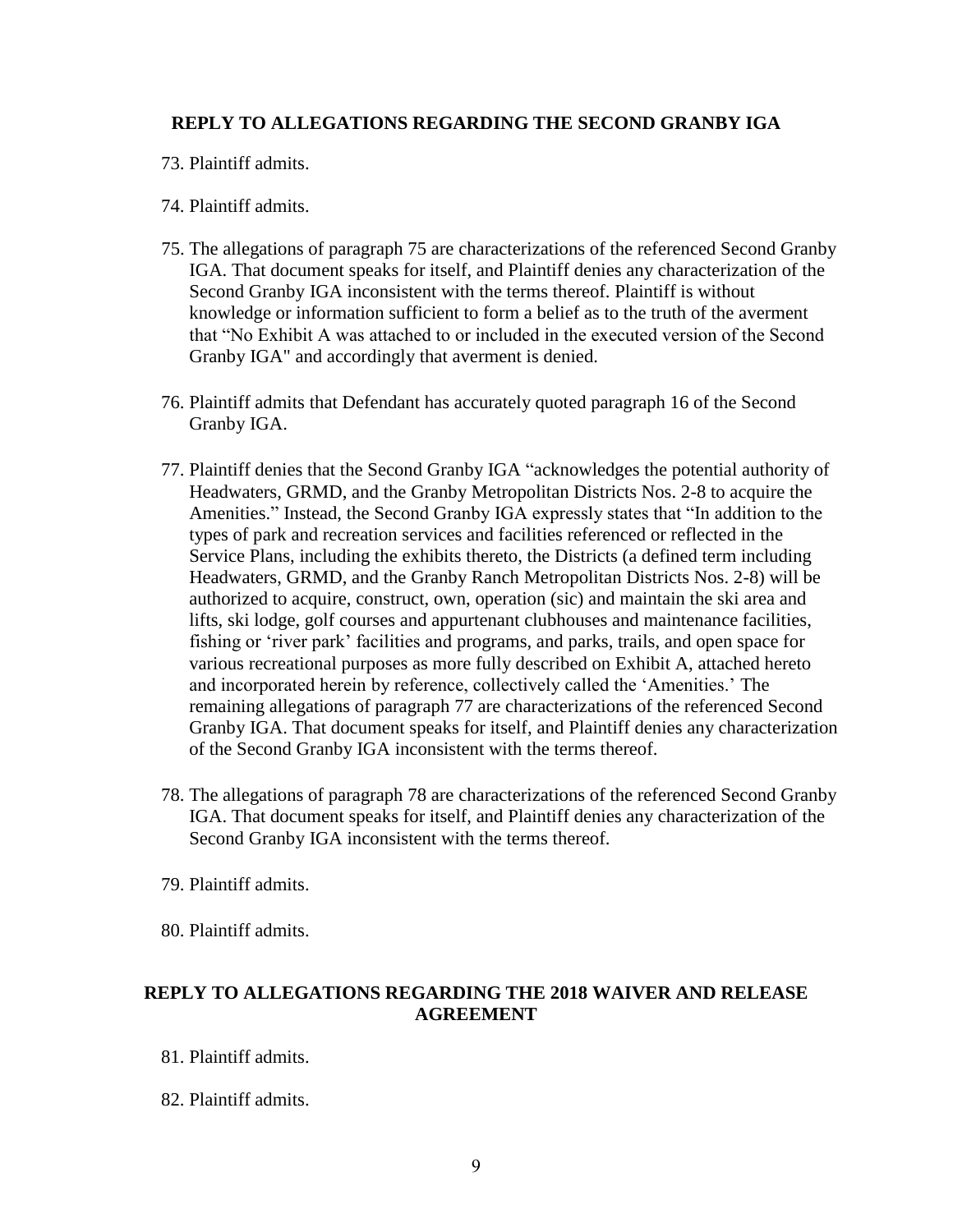- 83. The allegations of paragraph 83 are characterizations of the referenced 2018 Waiver and Release Agreement. That document speaks for itself, and Plaintiff denies any characterization of the 2018 Waiver and Release Agreement inconsistent with the terms thereof.
- 84. Plaintiff admits.
- 85. Plaintiff lacks sufficient knowledge or information to form a belief as to the averments in paragraph 85 and therefore denies same.

### **REPLY TO ALLEGATIONS REGARDING THE GRANBY RANCH FORECLOSURE**

- 86. Plaintiff admits.
- 87. Plaintiff admits.
- 88. Plaintiff admits.
- 89. Plaintiff admits.
- 90. Based upon its current knowledge and understanding, plaintiff admits.
- 91. Based upon its current knowledge and understanding, plaintiff admits.
- 92. Plaintiff denies.
- 93. Plaintiff denies.
- 94. Plaintiff admits that Exhibit L is a letter authored by Christopher L. Richardson. Plaintiff denies that the letter had any legal force or effect, and denies the factual recitation set forth in the letter.
- 95. Based upon its current knowledge and understanding, plaintiff admits.
- 96. Plaintiff lacks sufficient knowledge or information to form a belief as to the truth of the averments set forth in paragraph 96 and therefore denies same.
- 97. Plaintiff lacks sufficient knowledge or information to form a belief as to the truth of the averments set forth in paragraph 97 and therefore denies same.

## **REPLY TO ALLEGATIONS REGARDING HEADWATERS OPTION TO PURCHASE**

98. Plaintiff lacks sufficient knowledge or information to form a belief as to the truth of the averments set forth in paragraph 98 and therefore denies same.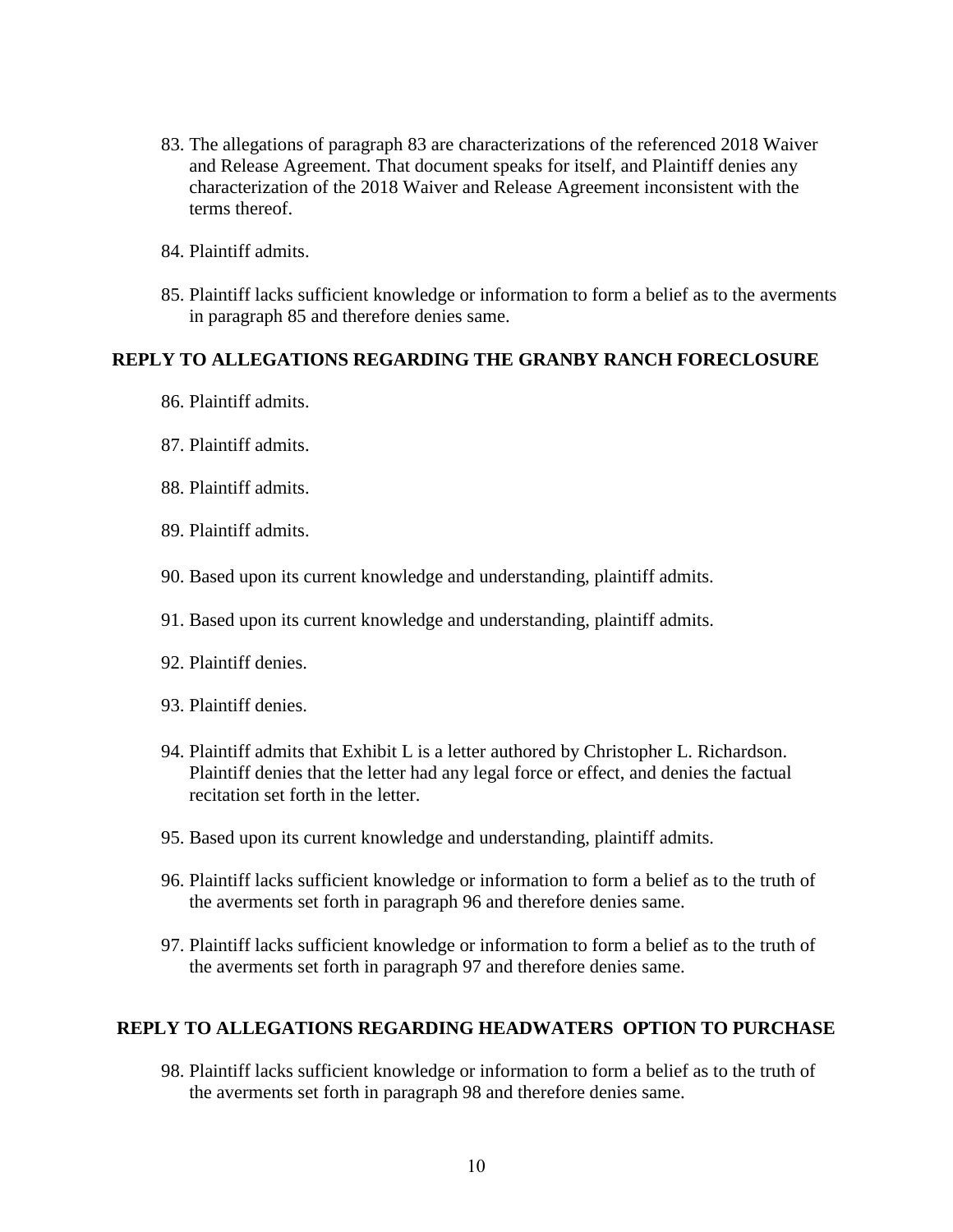- 99. Plaintiff lacks sufficient knowledge or information to form a belief as to the truth of the averments set forth in paragraph 99 and therefore denies same.
- 100.Based upon its current knowledge and understanding, and subject to verification from Headwaters, plaintiff admits.
- 101.Plaintiff denies.
- 102.Plaintiff denies.
- 103.Plaintiff lacks sufficient knowledge or information to form a belief as to the truth of the averments set forth in paragraph 103 and therefore denies same.
- 104.Plaintiff denies.

## **REPLY TO ALLEGATIONS REGARDING PLAINTIFF'S CLAIMS IN THE LAWSUIT**

- 105.Plaintiff admits that it filed its lawsuit in February 2021, as amended in May of 2021, and again in July of 2021, asserting among other things, that GR Terra breached the LPA seeking damages for same and asking the Court to declare the LPA continues to encumber the Leased Premises. The remaining allegations in paragraph 105 are denied.
- 106.Plaintiff admits that it asserts it is a third-party beneficiary to the LPA and it is entitled to recover approximately \$6 million in equity in the Leased Premises. The remaining allegations in paragraph 106 are denied.
- 107.Plaintiff admits.
- 108.Plaintiff denies.

# **COUNT I**

# **(Declaratory Judgment – C.R.C.P. 57 and C.R.S. 13-51-101 et. seq.)**

- 109.Plaintiff incorporates its responses to all of the allegations contained in the foregoing paragraphs as if the responses were fully restated herein.
- 110.Plaintiff denies.
- 111.Plaintiff pleads that paragraph 111 states a legal conclusion to which no response is required; to the extent a response is required, Plaintiff denies same.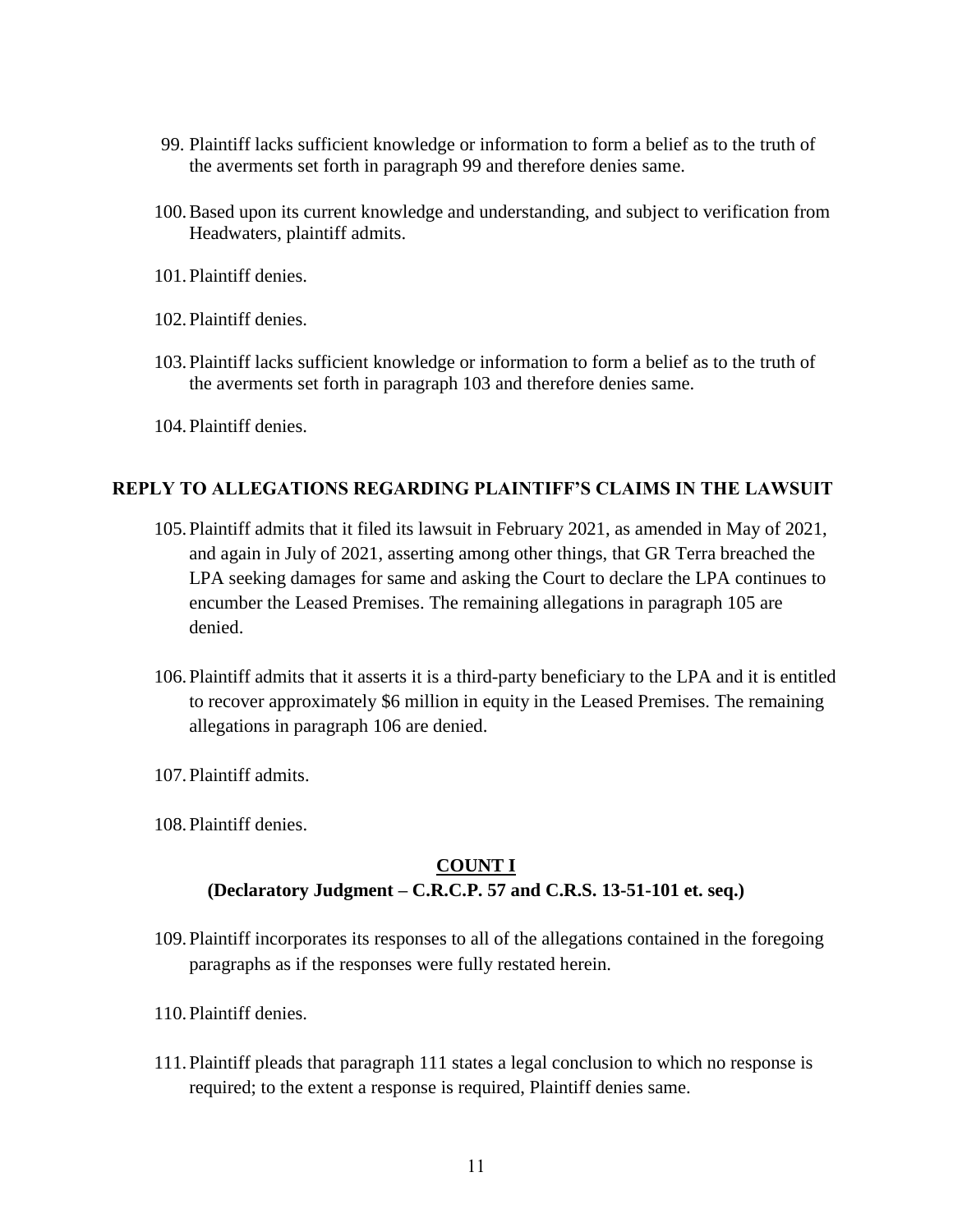- 112.Plaintiff denies.
- 113.Plaintiff denies.
- 114.Plaintiff denies.
- 115.Plaintiff denies.
- 116.Plaintiff denies.
- 117.Plaintiff pleads that paragraph 117 states a legal conclusion to which no response is required; to the extent a response is required, Plaintiff denies same.
- 118.Plaintiff pleads that paragraph 118 states a legal conclusion to which no response is required; to the extent a response is required, Plaintiff denies same.
- 119.Plaintiff pleads that paragraph 119 states a legal conclusion to which no response is required; to the extent a response is required, Plaintiff denies same.
- 120.Plaintiff denies the allegation of paragraph 120 and Defendant's right to the relief requested therein.

## **COUNT II**

#### **(Declaratory Judgment – C.R.C.P. 57 and C.R.S. 13-51-101 et. seq.)**

- 121.Plaintiff incorporates its responses to all of the allegations contained in the foregoing paragraphs as if the responses were fully restated herein.
- 122.Plaintiff pleads that paragraph 122 states a legal conclusion to which no response is required; to the extent a response is required, Plaintiff denies same.
- 123.Plaintiff pleads that paragraph 123 states a legal conclusion to which no response is required; to the extent a response is required, Plaintiff denies same.
- 124.Plaintiff denies that the waivers and releases it granted to Headwaters released any claims that could require Headwaters to purchase the Leased Premises on its behalf.
- 125.Plaintiff denies.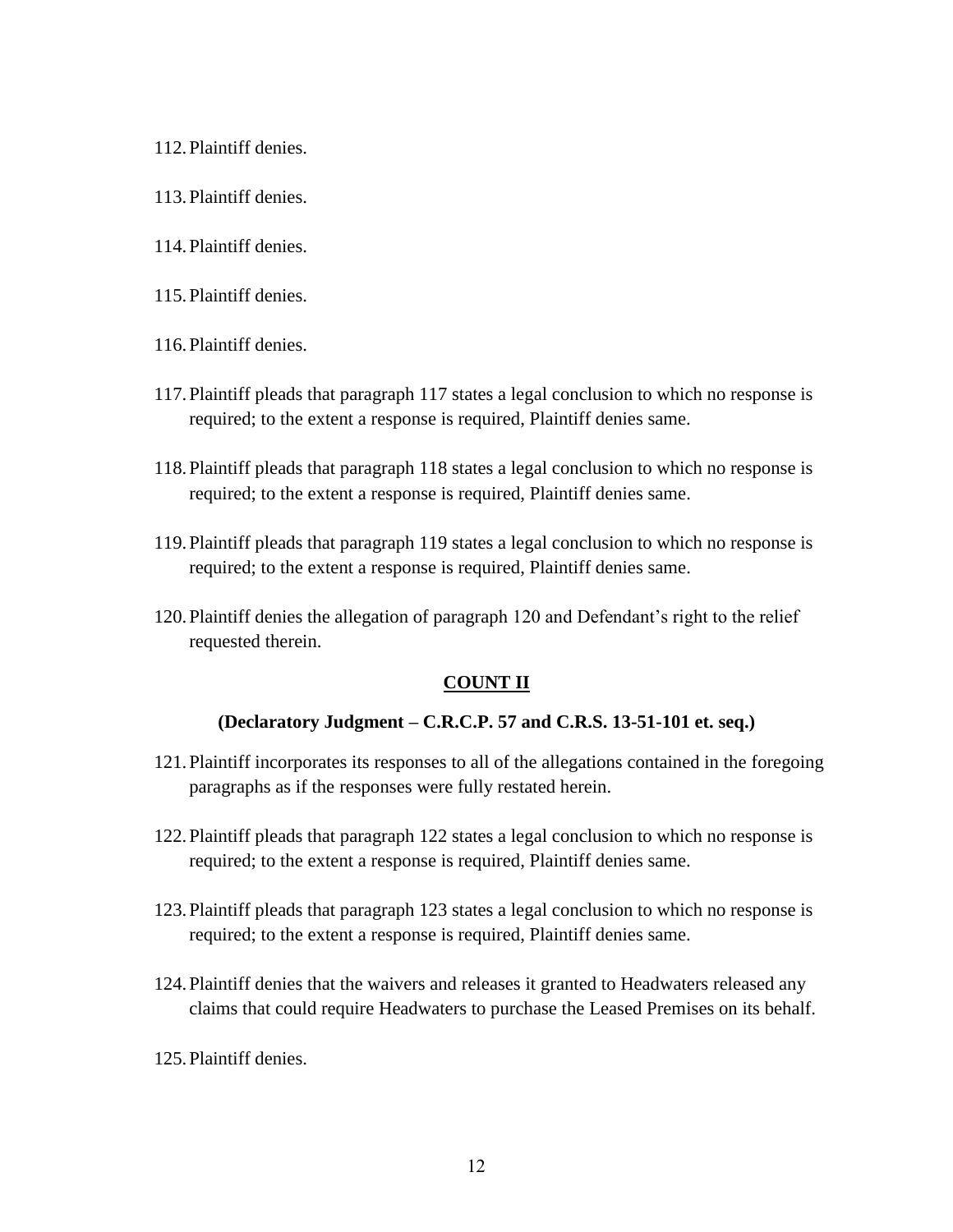- 126.Plaintiff lacks sufficient knowledge or information to form a belief as to the allegations of paragraph 126 and therefore denies same.
- 127.Plaintiff pleads that paragraph 127 states a legal conclusion to which no response is required; to the extent a response is required, Plaintiff denies same.
- 128.Plaintiff pleads that paragraph 128 states a legal conclusion to which no response is required; to the extent a response is required, Plaintiff denies same.
- 129.Plaintiff denies the allegation of paragraph 129 and Defendant's right to the relief requested therein.

# **Count III (Quiet Title Action –C.R.C.P. 105(a)).**

- 130. Plaintiff incorporates its responses to all of the allegations contained in the foregoing paragraphs as if the responses were fully restated herein.
- 131. Plaintiff states that paragraph 131 states a legal conclusion to which no response is required. To the extent that paragraph 131 sets forth factual allegations, Plaintiff is without knowledge or information sufficient to form a belief as to the truth of those averments, and accordingly they are denied.
- 132. Plaintiff admits that GR Terra asserts the legal theories described in paragraph 132 but denies that those theories have substantial legal merit.
- 133. Plaintiff admits that GR Terra asserts the legal theories described in paragraph 133 but denies that those theories have substantial legal merit.
- 134. Plaintiff admits that GR Terra asserts the legal theories described in paragraph 134 but denies that those theories have substantial legal merit.
- 135. Plaintiff states that paragraph 135 states a legal conclusion to which no response is required; to the extent a response is required, Plaintiff denies.
- 136. Plaintiff denies the allegations in paragraph 136 and Defendant's right to the relief requested therein.

## **Count IV (Slander of Title)**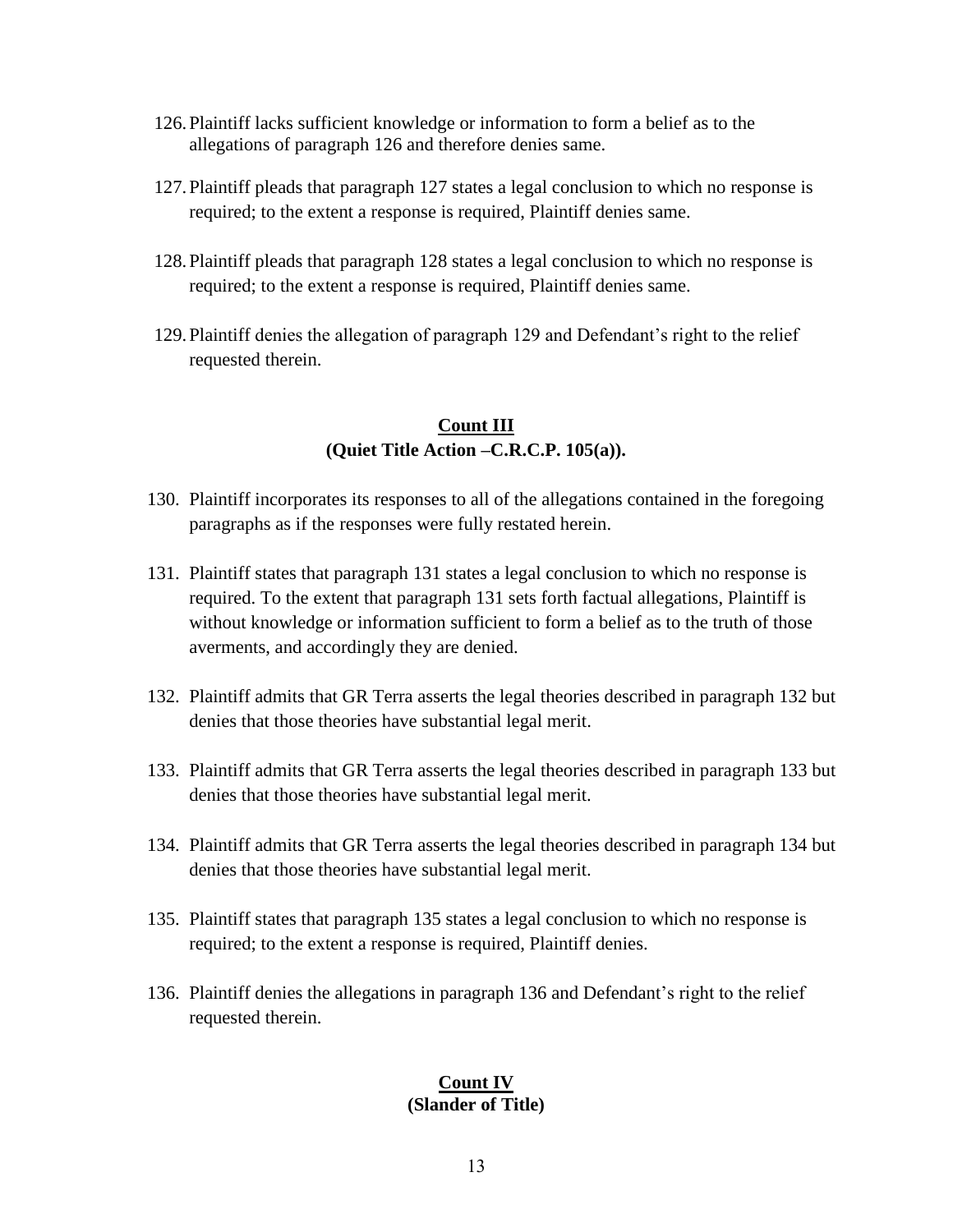- 137. Plaintiff incorporates its responses to all of the allegations contained in the foregoing paragraphs as if the responses were fully restated herein.
- 138. Plaintiff admits.
- 139. Plaintiff admits.
- 140. Plaintiff denies. GRMD's claims are based on the LPA which has not been terminated.
- 141. Plaintiff denies that the LPA was terminated either through foreclosure of the Leased Premises, through Gray Jay's notice of termination, or due to Headwaters' failure to appropriate funds for rental payments as of January 1, 2021.
- 142. Plaintiff denies.
- 143. Plaintiff denies.
- 144. Plaintiff states that paragraph 144 states a legal conclusion to which no response is required; to the extent that paragraph 144 contains factual allegations, they are denied in full.
- 145. Plaintiff denies.
- 146. Plaintiff states that paragraph 146 states a legal conclusion to which no response is required; to the extent a response is required, Plaintiff denies. Plaintiff denies any entitlement of Defendant to damages, punitive or otherwise.
- 147. Plaintiff denies the allegations in paragraph 147 and Defendant's right to the relief requested therein.

#### **GENERAL DENIAL**

All of the averments contained in GR Terra's Answer, Affirmative Defenses, and Counterclaims are denied, except such designated averments or paragraphs as are expressly admitted.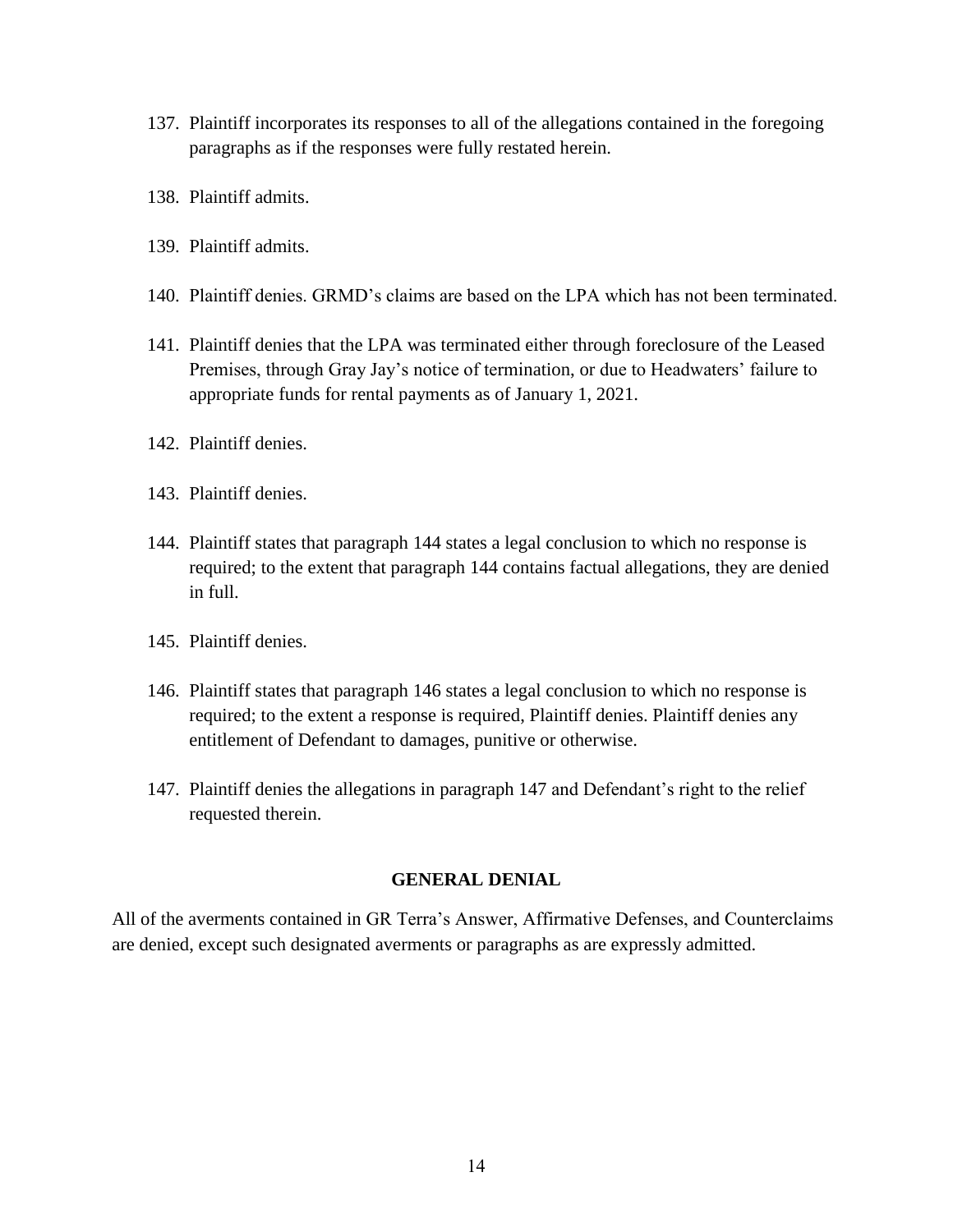## **AFFIRMATIVE DEFENSES**

#### **FIRST DEFENSE**

GR Terra's Answer and each claim contained therein fails to state a claim upon which relief can be granted.

#### **SECOND DEFENSE**

GR Terra's claims for declaratory relief against GRMD fail because the LPA is a covenant running with the land and thus was not extinguished through the foreclosure.

#### **THIRD DEFENSE**

GR Terra's claims are barred, in whole or in part, under a theory of equitable estoppel.

## **FOURTH DEFENSE**

GR Terra's claims for equitable relief are barred by the doctrine of unclean hands. Without limitation, this is demonstrated by the allegations in paragraph 11 of GR Terra's Affirmative Defenses, in which GR Terra asserts that the promises of the LPA (to which GR Terra succeeded as Landlord) are "illusory."

#### **FIFTH DEFENSE**

None of the events or conditions giving rise to termination under the LPA have taken place. This is a complete defense to all of Defendant's claims.

#### **SIXTH DEFENSE**

GR Terra's claims are precluded by the express language of the LPA, which may not be varied by parole evidence to the contrary, should any exist.

#### **SEVENTH DEFENSE**

The LPA provides that "Tenant shall pay as rent for the Original Term and all of the Renewal Terms of this Lease, upon receipt, an amount equal to the proceeds of all Amenity Fees collected by Tenant." The Tenant is Headwaters under the LPA. Headwaters continues to collect the Amenity Fee to finance the acquisition, construction, and installation of Amenities through the date of this Reply to Counterclaims. The use of these Amenity Fees is subject to the terms of the LPA, the 2013 Fee Agreement, the 2013 Fee Resolution, and the Second Granby IGA. The Amenity Fees may also be deemed appropriated under the Local Government Budget Law of Colorado, section 29-1-101 et seq., C.R.S.

## **EIGHTH DEFENSE**

All of Defendant's claims for damages, including its claims for consequential damages and its "reserved" claim for punitive damages, either lie in tort or could lie in tort, and are barred by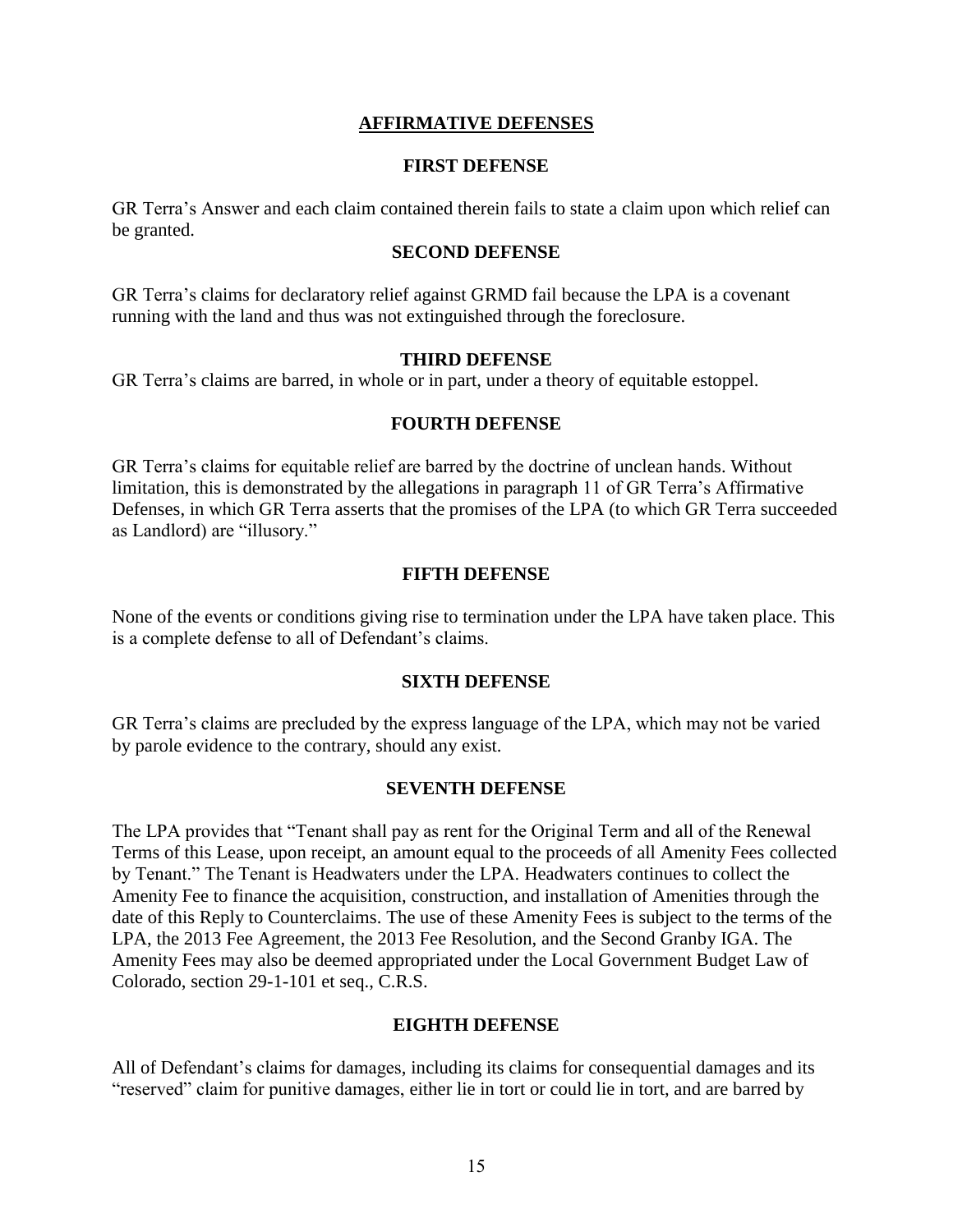sovereign immunity, as provided in the Colorado Governmental Immunity Act, sections 24-10- 106 and 24-10-108, C.R.S. Sovereign immunity is also a complete bar to Count IV, which is predicated on GRMD's purported slander of title.

# **NINTH AFFIRMATIVE DEFENSE**

Defendant's claims for damages are also barred by its failure to meet the procedural requirements of the Colorado Governmental Immunity Act, including without limitation section 24-10-109, C.R.S. This is also a complete defense to Count IV.

## **TENTH AFFIRMATIVE DEFENSE**

All of Defendant's claims for damages, including its claims for consequential damages and its "reserved" claim for punitive damages, are further barred by common law immunity doctrines that remain the law after passage of the Colorado Governmental Immunity Act.

## **ELEVENTH AFFIRMATIVE DEFENSE**

Defendant's claims for damages are barred by the doctrine of assumption of risk.

# **TWELFTH AFFIRMATIVE DEFENSE**

Defendant's damages, if any, are speculative and cannot be measured with reasonable certainty.

## **THIRTEENTH AFFIRMATIVE DEFENSE**

Plaintiff's claims were brought in good faith and without intent to "vex, annoy, or injure" GR Terra as those terms are defined at law.

## **FOURTEENTH AFFIRMATIVE DEFENSE**

Defendant's claims for attorney's fees and costs have no basis in statute, contract, or law.

# **FIFTEENTH AFFIRMATIVE DEFENSE**

Defendant's claims are barred, in whole or in part, by Defendant's failure to mitigate any damages allegedly sustained.

WHEREFORE, GRMD respectfully requests that this Court enter judgment in its favor and against GR Terra as follows:

- A. Dismissing GR Terra's counterclaims, Counts I through IV, with prejudice.
- B. Awarding GRMD its attorney's fees and costs, to the extent permitted by law.